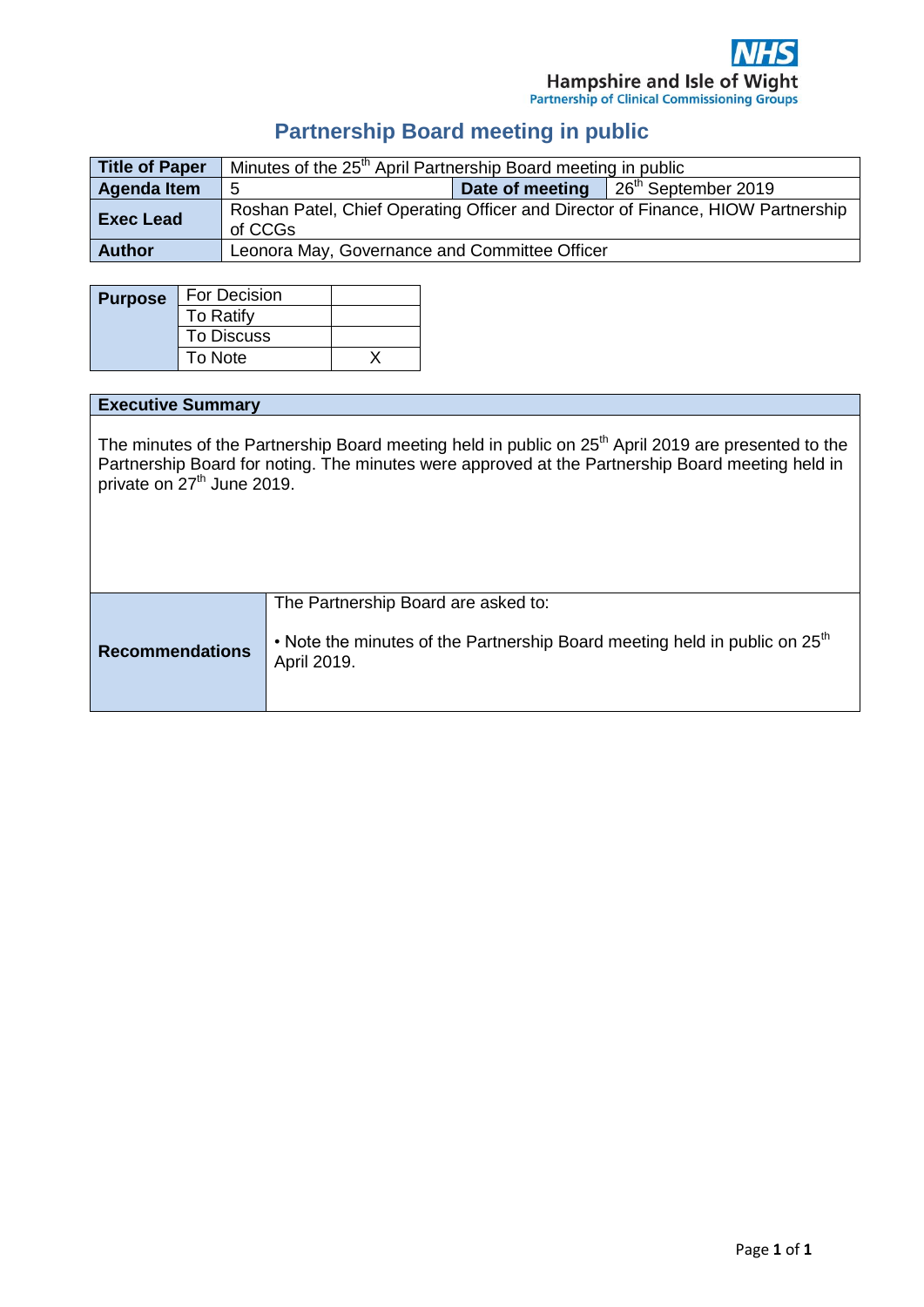# **Partnership Board\* Meeting (held in public) Thursday 25th April 2019 15:00**

**Council Chamber, Civic Offices, London Road, Basingstoke, RG21 4AH**

# **Members present**

| <b>Name</b>          | Role                                                                                                                        |
|----------------------|-----------------------------------------------------------------------------------------------------------------------------|
| Peter Cruttenden     | Chair of the Partnership Board**                                                                                            |
| Julia Barton         | Executive Director of Quality & Nursing                                                                                     |
| Dr David Chilvers    | Clinical Chair, NHS Fareham and Gosport CCG                                                                                 |
| Ruth Colburn-Jackson | Managing Director, NHS North East Hampshire and Farnham CCG                                                                 |
| Jane Cole            | Interim Managing Director, NHS Isle of Wight CCG                                                                            |
| Dr Nicola Decker     | Clinical Chair, NHS North Hampshire CCG                                                                                     |
| Ros Hartley          | Executive Director of Transformation, Hampshire and Isle of Wight<br>Partnership                                            |
| Zara Hyde Peters     | Managing Director, NHS North Hampshire CCG                                                                                  |
| Dr Michele Legg      | Clinical Chair, NHS Isle of Wight CCG                                                                                       |
| Maggie MacIsaac      | Chief Executive, Hampshire and Isle of Wight Partnership                                                                    |
| Roshan Patel         | Executive Director of Finance, Hampshire and Isle of Wight Partnership                                                      |
| Dr Barbara Rushton   | Clinical Chair, NHS South Eastern Hampshire CCG                                                                             |
| Margaret Scott       | Non-Executive Director, Primary Care                                                                                        |
| Sara Tiller          | Managing Director, NHS Fareham & Gosport CCG and NHS South<br>Eastern Hampshire CCG                                         |
| Carole Truman        | Non-Executive Director, Patient and Public Involvement                                                                      |
| <b>Judy Venables</b> | Non-Executive Director, Governance                                                                                          |
| Nick Wilson          | Non-Executive Adviser for NHS Fareham and Gosport and South Eastern<br>Hampshire, Deputy for Patient and Public Involvement |
| Fiona White          | Executive Director, People and Development                                                                                  |
| Dr Andy Whitfield    | Clinical Director, Hampshire and Isle of Wight Partnership of CCGs                                                          |

# **Others in attendance**

| Normi Cadavieco                      | Senior Governance Manager, North Hampshire CCG<br>Deputy Director of Governance, Hampshire and Isle of Wight Partnership |
|--------------------------------------|--------------------------------------------------------------------------------------------------------------------------|
| Ann Cooper<br><b>Stephen Cummins</b> | Governance Manager, North Hampshire CCG (minutes)                                                                        |
| Alison Edgington                     | Director of Delivery, Hampshire and Isle of Wight Partnership                                                            |
| Kaylee Godfrey                       | Head of Communications, Hampshire and Isle of Wight Partnership of<br>CCGs                                               |
| Kirsten Lawrence                     | Associate Director of Transformation, Hampshire and Isle of Wight<br>Partnership of CCGs                                 |
| Paul Jones                           | Deputy Chief Finance Officer, NHS North Hampshire CCG                                                                    |
| <b>Helen Rumsey</b>                  | Head of PMO, NHS North Hampshire CCG                                                                                     |
| Kaylee Godfrey                       | Head of Communications, Hampshire and Isle of Wight Partnership of<br><b>CCGs</b>                                        |
| Eira Morgan-Jones                    | Communications and Engagement Officer                                                                                    |

# **Apologies received from:**

| Dr Peter Bibawy | Clinical Chair, NHS North East Hampshire and Farnham CCG |
|-----------------|----------------------------------------------------------|
| Emma Boswell    | Executive Director of Quality & Nursing (Frimley)        |
| Dr Ed Palfrey   | Secondary Care Clinician                                 |

All governing bodies were confirmed as being quorate.

# **1. Welcome and Introductions**

The Chair welcomed members of the Partnership Board and members of the public to the meeting. Apologies were noted as above.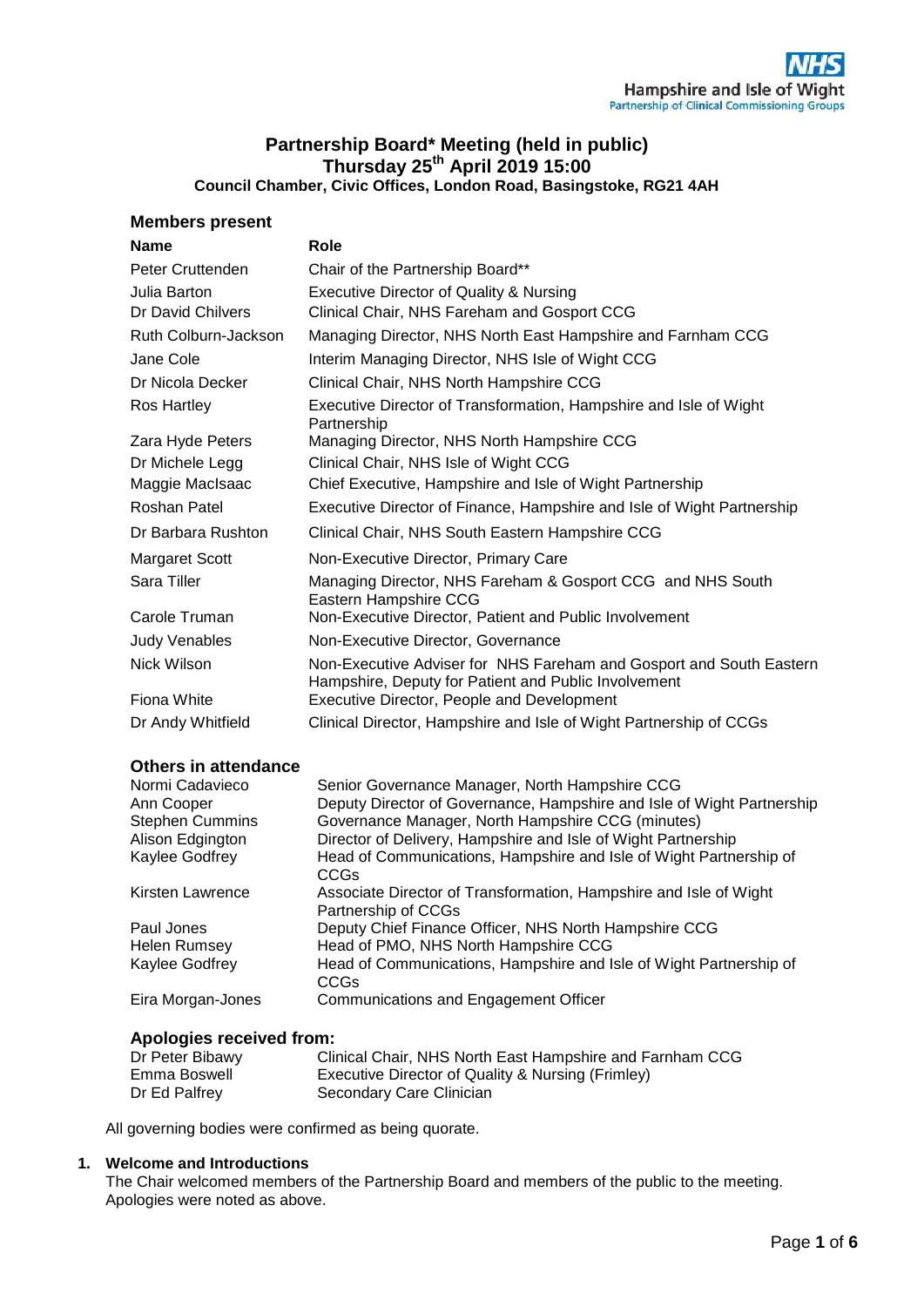# **2. Conflicts of Interest**

The register of interests was noted. There were no verbal declarations of interest made.

# **3. Minutes of the Partnership Board meeting held in public on 7 th February 2019**

The Partnership Board approved the minutes of the meeting held on  $7<sup>th</sup>$  February 2019 as an accurate record.

#### **4. Action tracker and matters arising**

The action tracker was noted with no actions carried forward from the last meeting.

# **5. Strategic objectives for 2019/20 and planning including:**

#### **Board Assurance Framework**

The Executive Director of Transformation introduced the paper which outlined the planning process for 2019/20 and set out the proposed aims, objectives and priorities for delivery.

The Partnership Board noted that for each of the priorities, outcome measures to identify progress toward achievements were being developed alongside business plans.

The Executive Director of Finance advised the Partnership Board on the work undertaken having developed six key objectives to identify risks to not meeting those objectives, expressing the aim to clarify the thread from strategic objectives through to risk.

In response to questions on the circulation of the risk register and whether it would be shared with local providers to check its relevance for them, the Executive Director of Finance confirmed that it would be a public document and would require clear two-way dialogue between commissioner and provider with a plan to be developed to manage the circulation.

The Chief Executive commented on the real benefits gained when the Partnership works together and the clarity of purpose that stemmed from having simple, clear objectives.

In response to a specific question on a financial recovery plan for Portsmouth, the Board acknowledged that risk around Financial Performance may need re-wording as no formal recovery plan was defined.

# **The Partnership Board approve the proposed Objectives and Priorities for 2019/20**

#### **6. Presentation of Revised Constitutions:**

- **NHS Fareham and Gosport CCG**
- **NHS Isle of Wight CCG**
- **NHS North Hampshire CCG**
- **NHS South Eastern Hampshire CCG**

The Chair and Executive Director of Finance introduced the paper which asked the Board to approve the Constitutions of four of the CCG's within the Partnership.

The Chair requested further detail on how each CCG had engaged with members regarding the revisions to the constitutions.

The Executive Director, People and Development, confirmed that work had taken place throughout October and November 2018 to consult with practices on the changes to the constitutions and to advise what these changes would enable CCGs to do before asking member practices if they were content to agree. Following this consultation, sign off had been achieved from NHS England.

# **The Partnership Board approved the Constitutions of:**

- **NHS Fareham and Gosport CCG**
- **NHS Isle of Wight CCG**
- **NHS North Hampshire CCG**
- **NHS South Eastern Hampshire CCG**

# **7. Equality and Diversity Annual Report**

The Executive Director of Quality & Nursing introduced the report which provided an update to the Partnership board on the statutory duty of public sector organisations to have 'due regard' to the Public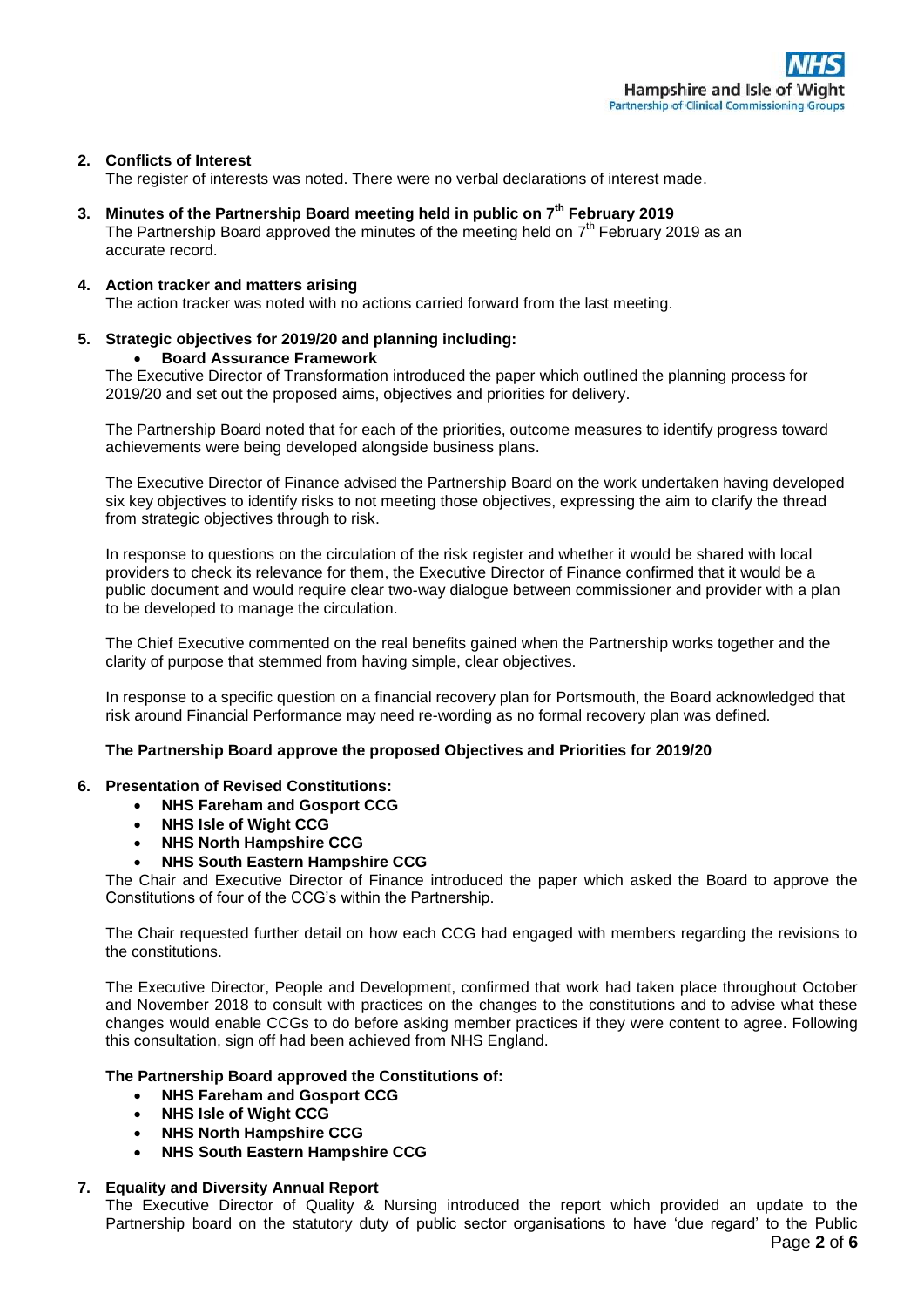Sector Equality Duty of the Equality Act 2010 and asked the Board to consider how they managed that duty in 2018.

The Board considered key issues, including that temporary, locum and consultancy workers were not always included in Equality and Diversity inductions.

The Board noted that wheelchair provision had run short in the year with extra funding allocated to ensure patients were not disadvantaged.

The Executive Director of Quality & Nursing advised the Board that the Isle of Wight had needed specific support on equality strategy.

The Partnership Board discussed the report, during which the Non-Executive Director, Patient and Public Involvement highlighted a lack of reference to gender reassignment, which it was noted was the hardest group to engage with acknowledging that there was more to do, but good connections were being established with the Equalities Officer, shared across CCGs.

The Chair raised a concern on gender pay analysis and the Board agreed that a report would come to the next meeting.

**Action:** Analysis on pay by gender to come to a future meeting.

In response to queries around training compliance, the Managing Director of North Hampshire CCG commented that data in the report reads very generically with more specificity required.

The Executive Director of Quality & Nursing advised the Board that further streamlining of the report was planned in future to form one, rather than 5 separate, reports.

#### **The Partnership Board:**

- **Noted the content of the report as it relates to each CCG**
- **Ratified each CCG's individual report for publication and availability in the public domain.**
- **Agreed that a report on Gender Pay Analysis is presented to the next meeting**

#### **8. Working with the Voluntary, Community and Social Enterprise Sector**

The Executive Director of Transformation introduced the paper, developed in collaboration with the Communications and Engagement team, lay advisors and representatives which set out the importance of working with the voluntary, community and social enterprise sector to our population and system.

The Associate Director of Transformation and Non-Executive Adviser for Fareham and Gosport and South Eastern Hampshire provided insight into priority areas and expressed their delight that the paper had come before the Partnership Board, noting that there were a significant number of committed people in voluntary sector and that the paper proposed doing more with different organisations.

The Associate Director of Transformation thanked all those who had assisted in pulling paper together and noted that she was keen to ensure the process moved forward in collaboration with the voluntary, community and social enterprise sector and others.

The Board discussed the report and considered questions on how easy it was to get into volunteering in the NHS and whether there were people who wanted to assist, but couldn't and what the Partnership could do to harness these volunteers and their skills and strengths.

The Board noted the response from the Associate Director of Transformation that there were strong enabling networks in Hampshire and as such, there was a significant pool of volunteers.

The Non-Executive Director, Patient and Public Involvement confirmed that volunteers were a vastly untapped resource, though the Partnership would need to provide support to ensure safeguarding and that any relevant processes were in place.

The Associate Director of Transformation commented that the aim to be achieved was longer term and strategic in nature as current contractual mechanisms within NHS make it difficult for people to engage.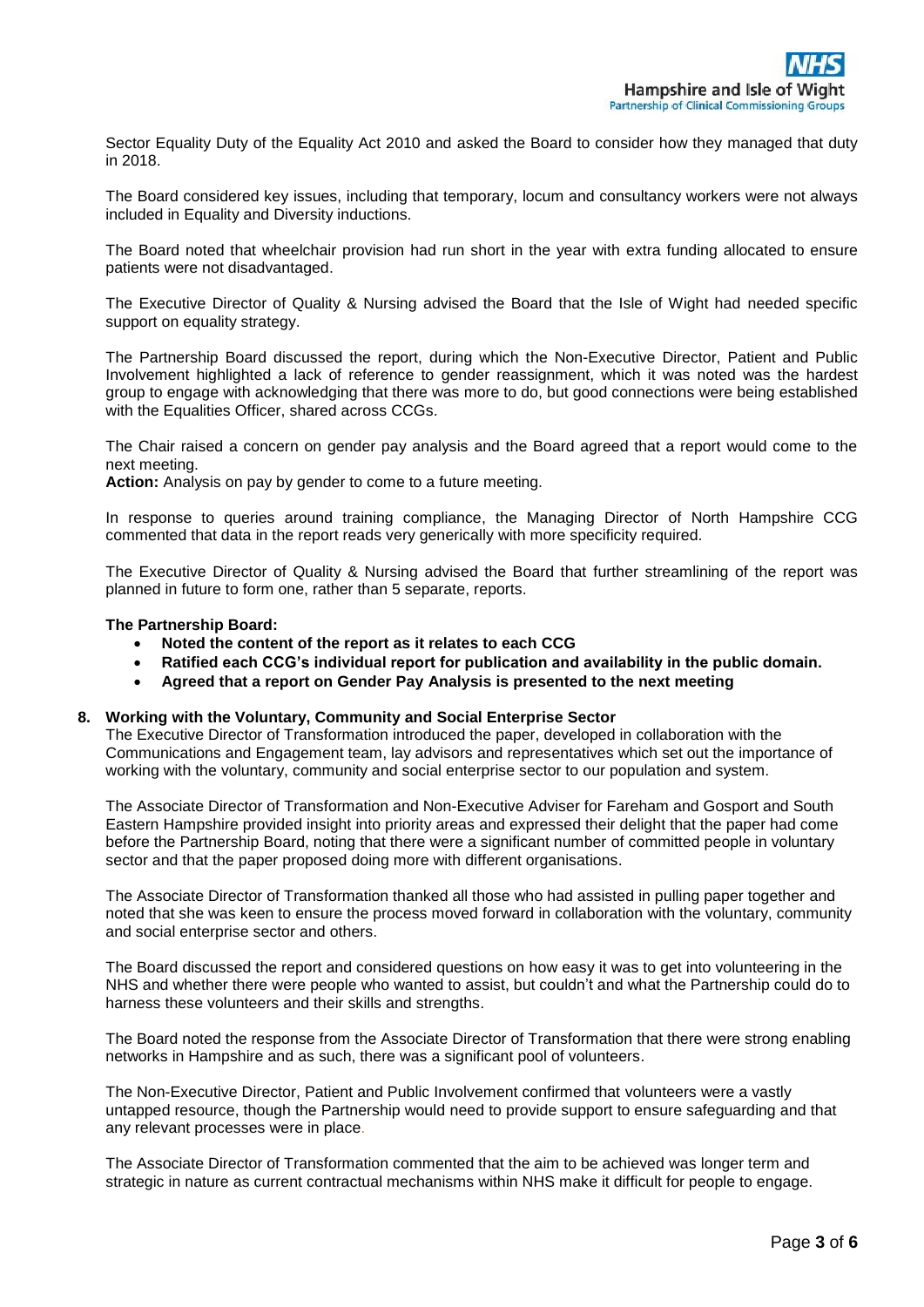The Executive Director of Transformation noted positive public feedback, highlighting the positive example of why the Partnership should sign up to the recommendations in the paper and work better with the voluntary sector.

The Chair took comments from members of the public, noting:

- That there was a great network of volunteers willing to help, though many organisations demonstrated a lack of understanding in that to be a volunteer doesn't mean to be an amateur.
- The potential to engage with Basingstoke Voluntary Action, an umbrella organisation which supported smaller charities,
- The shortage of volunteers willing to take part in things like patient transport or patient and public participation groups, and
- That there were roughly 500 volunteers working in Hampshire Hospitals Foundation Trust, made up of a very able group of people, carrying out diverse roles including supporting patients with cancer and mothers who've lost babies

The Chair summarised the recommendations that the Partnership Board were asked to agree and noted the enthusiastic approval for all.

# **The Partnership Board:**

- **Agreed and adopted the proposed Partnership commitment**
- **Agreed and adopted the proposed principles for working with the voluntary, community and social enterprise sector**
- **Agreed and adopted the proposed priority areas**
- **Agreed the next steps**

# **9. Quality, Performance and Finance Report including verbal update from the Quality, Performance and Finance Committee**

The Non-Executive Director, Patient and Public Involvement, in her capacity as Chair of the Quality, Performance and Finance Committee introduced the item noting that the two elements were Quality, then Finance and Performance.

The Executive Director of Quality & Nursing introduced the exceptions report which detailed high level quality risks, clarifying that the report only considered where improvement was needed and noted that there was far more going right.

The Partnership Board noted that there was an error on the reports cover page (95/130 of the report pack) following the Executive Director of Quality & Nursing's clarification that North Hampshire CCG and South Eastern Hampshire CCG were *not* in special measures, but a practice in each patch had received 'inadequate' CQC ratings and were now in special measures.

The Executive Director of Quality & Nursing detailed work that had taken place since inspections were carried out in February 2018, with the Care Quality Commission expected to carry out follow up inspections in May/June of 2019.

The Executive Director of Finance provided a Finance and Performance update for the Board, highlighting that nearly all CCG's had closed their accounts with final balances largely as expected which had set the Partnership in a great position.

The Board noted the aim for all five Partnership CCGs to break even in the 2019/20 financial year and discussed investment and quality within Child and Adolescent Mental Health Services with the Sussex partnership focussing on access standards.

The Non-Executive Director, Patient and Public Involvement asked the Managing Director of Fareham & Gosport CCG and South Eastern Hampshire CCG to provide a brief update for the Partnership Board on Integrated Care System GP referral patterns, who confirmed that there were a number of factors influencing, including tele-dermatology rather than using face to face appointments which may have skewed the number of GP referrals. The Board noted that the picture was positive but needed to be more adequately reflected to the Quality, Performance and Finance Committee.

# **The Partnership Board:**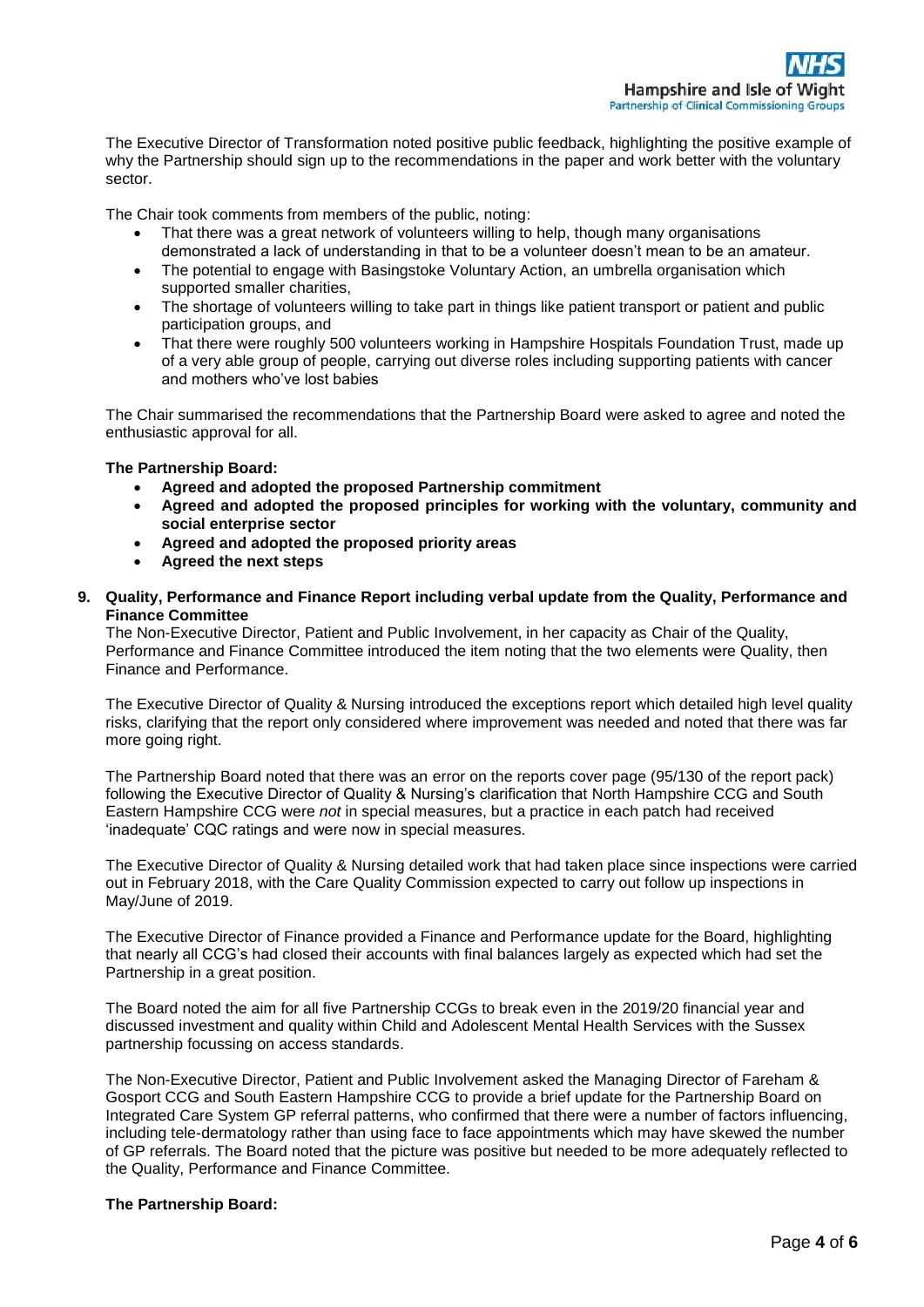**Noted the high level risks detailed in the report and the verbal escalations from the Quality, Performance and Finance Committee, made on behalf of respective CCGs in relation to commissioned providers.**

# **10. North and Mid Hampshire Plan.**

The Managing Director, North Hampshire CCG introduced the paper which set out the process and progress to date on the development of the plan for the local care partnership in North and Mid Hampshire.

The Clinical Chair, North Hampshire CCG provided further detail on the development of the plan, working together with local partners to refine the handover process within the system for patients, based on the need to establish links with trust to ensure the safe transition of patients, focusing on the Vision, Mission, Objective, Strategy, Tactics over 15 months.

The Managing Director, North Hampshire CCG highlighted the 6 ambitions identified for the next five years and acknowledged that differing age groups were engaging in different ways, highlight the need to develop personalised care offers and the use of technology to transmit information in integrated services.

The Board noted the proposed future of GP Practices in primary care networks which would enable North Hampshire to work differently, building confidence in our system, managing people in crisis but moving them out of acute settings very swiftly, investing and modernising, particularly in emergency departments.

The Chair noted the view of the Partnership Board that the plan was based on building solid relationships to make improvements

**The Partnership Board:**

- **Noted the presentation and progress to date**
- **Supported the strategic direction for North Hampshire CCG as a system partner is delivering on the NHS Long Term Plan and the local Sustainability and Transformation Partnership Plan.**

# **11. Questions from the public**

Eight members of the public were present at the meeting. The following questions / observations were raised:

**Question/Comment:** Basingstoke has a very good voluntary association and needs to integrate, there are excellent groups facilitating patient transport to get people seen. **Response:** Thank you for your comments.

**Question/Comment:** There are significant problems with the 111 service, after making a call on a Friday I was told they were too busy and recommended I see the GP on Monday – why are 111 so busy they can't take calls?

**Response:** Thank you for your comments, - there is a major programme underway to improve integrated urgent care including 111 service and work underway including a patient questionnaire, we are keen to get details to get more information and can link through the Managing Director of North Hampshire CCG. There is also the 111 app and eConsult on many surgery websites.

**Question/Comment:** Adult Mental Health, - I am aware there are constraints including capacity, but the trust needs to deal with that, though it is very hard to measure.

**Response:** Inevitably we can't consider everything on all agendas though Adult Mental Health is very much on our minds, I am sorry if you do not have confidence that we talk about it more.

# **12. Close**

Date of next meeting - 27<sup>th</sup> June 2019 – South Eastern Hampshire CCG

The meeting closed at 17:09.

# **Signed as an accurate record by**

Partnership Chair **Date:** Date: